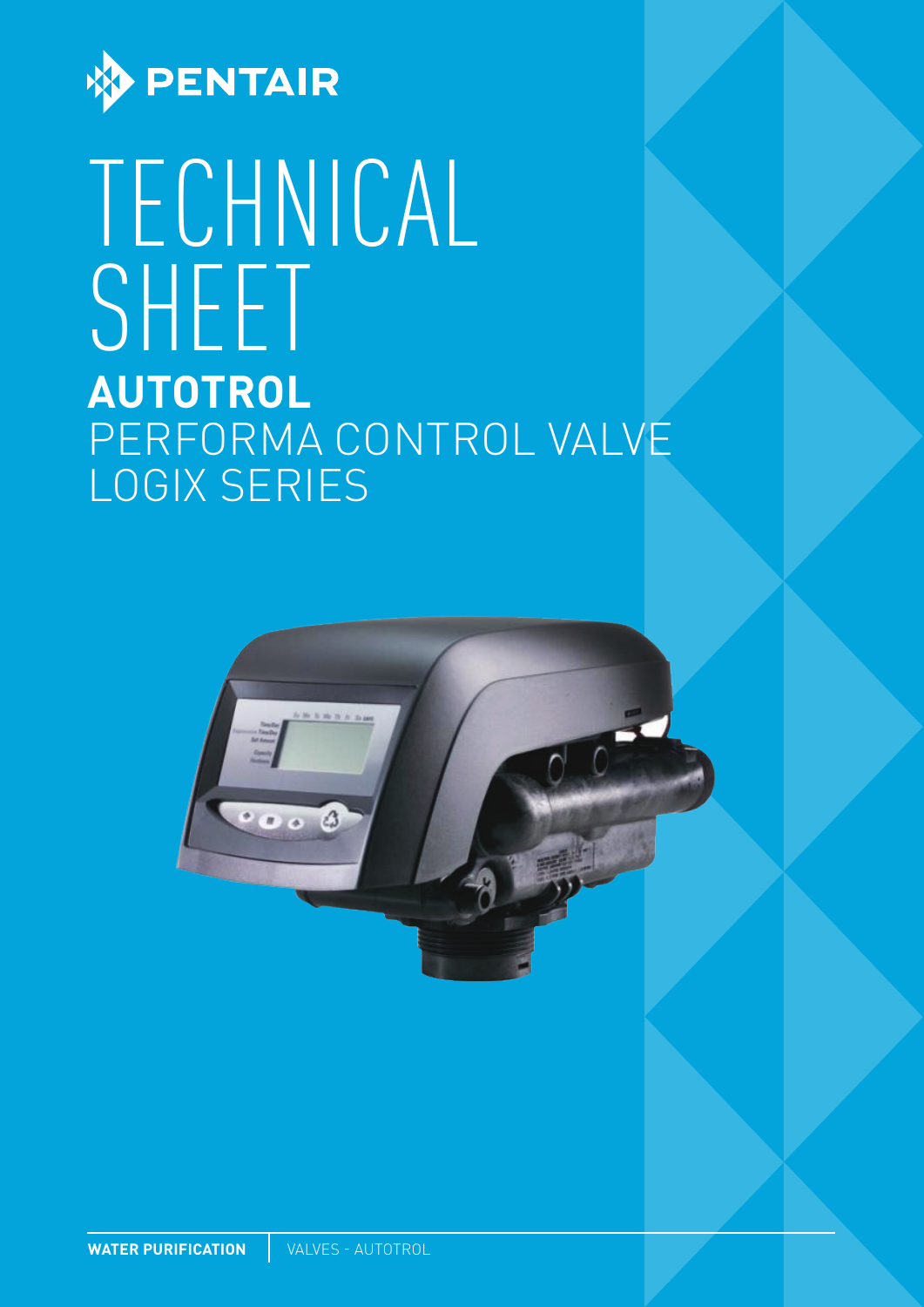

# TECHNICAL SHEET



# **AUTOTROL PERFORMA CONTROL VALVE - LOGIX SERIES**





### **TIMER CHARACTERISTICS**

#### **740 TIME CLOCK**

Electronic time clock (chronometric)

1- or 99-day regeneration setting (days interval) or days of the week

High efficiency regeneration sequence

12 V operation

Filter or conditioner setting in one control

Operates 255, 263, 268 with one controller

### **760 DEMAND**

- Electronic demand (volumetric)
- Calendar override
- 12 V operation

28-day variable reserve

High efficiency regeneration sequence

Automatic capacity calculations

Operates 255, 263, 268 with one controller

### **764 DEMAND**

Same features as the 762, plus:

Multi-tank applications (twin alternating, multi-tank parallel)

Control lockout

Remote regeneration

### **742 TIME CLOCK**

Same features as the 740 Time Clock, plus:

Fully programmable cycle times

Salt setting in 10-grams increments

Optional no-salt detector

Operates 255, 263, 268, 278 and Magnum IT with one controller

### **762 DEMAND**

Same features as the 760, plus:

Fully programmable cycle times

Salt setting in 10-grams increments

Optional no-salt detector

Operates 255, 263, 268, 278 and Magnum IT with one controller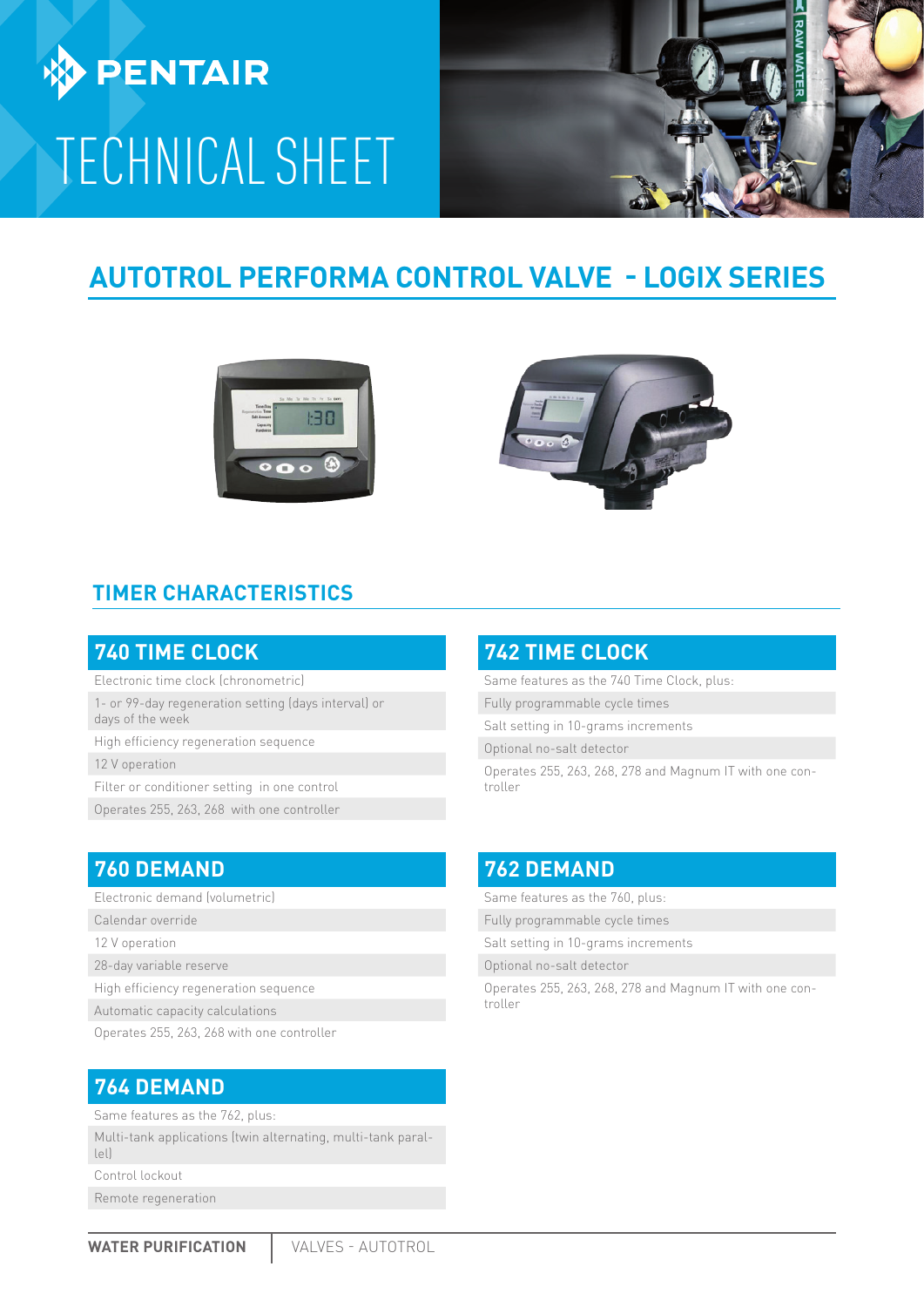**DENTAIR** 

# TECHNICAL SHEET



## **TECHNICAL SPECIFICATIONS**

### **VALVE SPECIFICATIONS**

| Valve Body                          | Glass-filled thermoplastic - NSF Listed material          |  |
|-------------------------------------|-----------------------------------------------------------|--|
| <b>Rubber Components</b>            | Compounded for cold water - NSF Listed material           |  |
| Valve Materials Certification       | WQA Gold Seal Certified to ORD 0902, NSF/ANSI 44, CE, ACS |  |
| Weight (Valve with Control)         | 2.42 kg (5.34 lbs)                                        |  |
| Recommended Operating Pressure      | 1.38-8.27 bar (20-120 psi)                                |  |
| <b>Hydrostatic Test Pressure</b>    | 20.69 bar (300 psi)                                       |  |
| Water Temperature                   | 2-38°C (35-100°F)                                         |  |
| Ambient Temperature*                | 2-48.9°C (35-120°F)                                       |  |
| <b>Controller Operating Voltage</b> | 12 VAC (Requires use of Pentair-supplied transformer)     |  |
| Input Supply Frequency              | 50 or 60 Hz (Controller configuration dependent)          |  |
| Motor Input Voltage                 | 12 VAC                                                    |  |
| Controller System Power Consumption | 3 W average                                               |  |

\* Recommend use of outdoor cover for direct sunlight applications

### **TRANSFORMER – ALL CONTROLLERS**

| Transformer Output Voltage | 12 VAC 150 mA        |  |
|----------------------------|----------------------|--|
| Transformer Input Options  | 230 VAC 50/60 Hz     |  |
| Transformer Plug Options   | United Kingdom Plug  |  |
|                            | Mainland Europe Plug |  |

All Controllers require the use of a Pentair-supplied transformer. Additional transformers may be available – call for more information.

| <b>FLOW RATES (VALVE ONLY)</b>    |                                       |
|-----------------------------------|---------------------------------------|
| Service @ 1.03 bar (15 psi) drop  | $5.7 \text{ m}^3\text{/h}$ (25.0 gpm) |
| Backwash @ 1.72 bar (25 psi) drop | $4.5 \text{ m}^3/h$ (20.0 gpm)        |
| Service                           | $Kv = 5.6$ $(Cv = 6.50)$              |
| <b>Backwash</b>                   | $Kv = 3.5$ $(Cv = 4.00)$              |

# **VALVE CONNECTIONS**

| Tank Thread               | $2\frac{1}{2}$ inches - 8, male                                        |  |
|---------------------------|------------------------------------------------------------------------|--|
| Inlet/Outlet Threads      | $1\frac{3}{4}$ inch - 12 UNC-2A male                                   |  |
| Drain Line                | 3/4 inch NPT, male                                                     |  |
| Brine Line                | % inch NPT, male                                                       |  |
| Distributor Tube Diameter | 27 mm (1.050 inch)                                                     |  |
| Distributor Tube Length   | $13 \pm 13$ mm ( $\frac{1}{2} \pm \frac{1}{2}$ inch) above top of tank |  |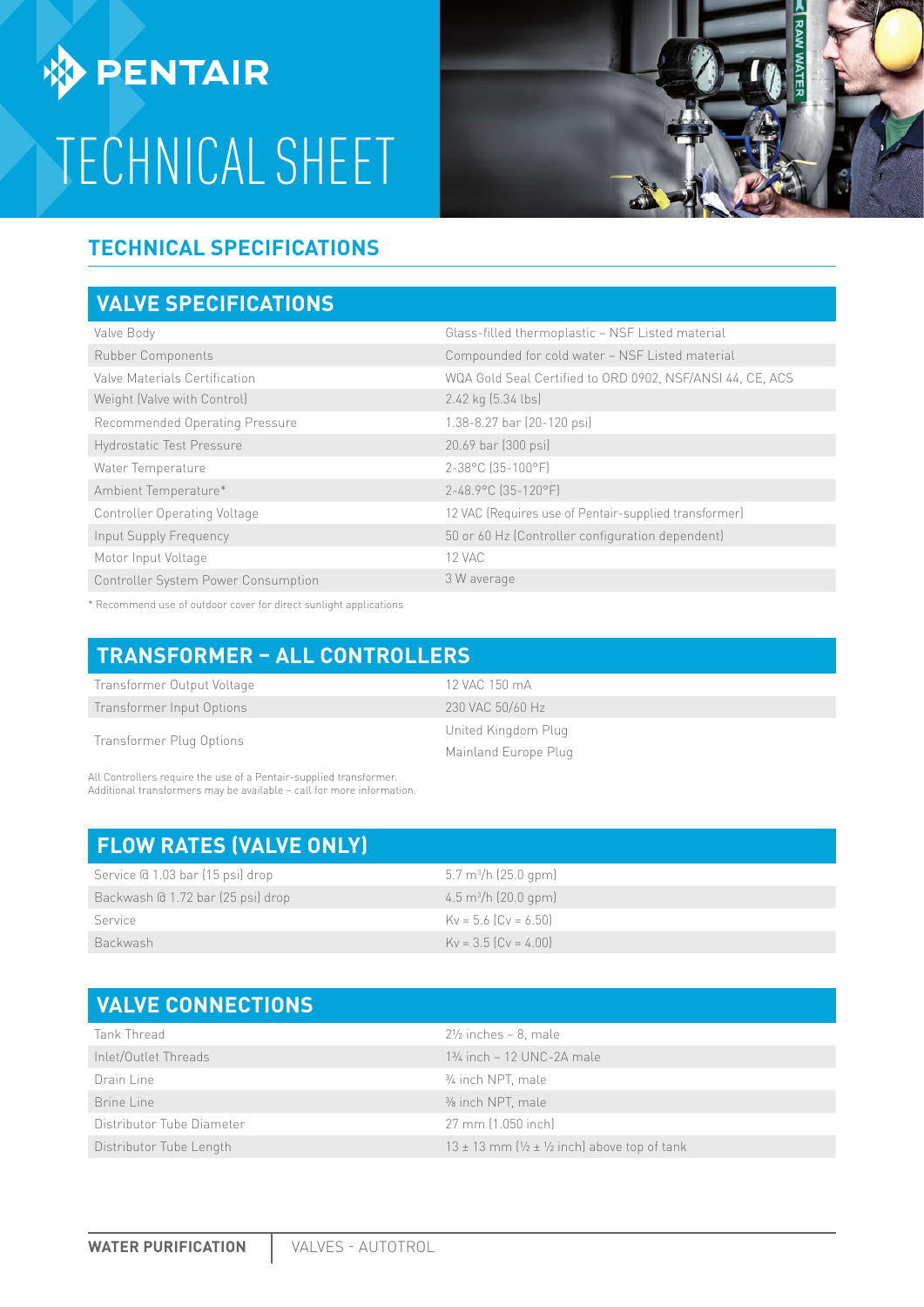**ENTAIR** 

# TECHNICAL SHEET



### **OPTIONS**

Turbine for Demand Units Internal Standard Autotrol 25 mm (1-inch) turbine

#### Bypass Valve, Model 1265 Thermoplastic, 1-inch flow path

- **Bypass Fitting Kits:**
- Copper, Sweat Tube Adapter 32, 25 or 19 mm (11/4, 1 or 3/4 inch)
- CPVC, Solvent Weld Tube Adapter 25 or 19 mm (1 or 3/4 inch)
- Plastic NPT or BSPT Pipe Adapter 25 or 19 mm male (1 or 3/4 inch)
- Stainless steel NPT or BSPT Pipe Adapter 25 or 19 mm male (1 or 3/4 inch)
- Brine Refill Controls 0.14 gpm (0.53 Lpm) fixed; 0.33 gpm (1.25 Lpm) fixed

### **DIMENSIONS**



inches 14.9 7.8 7.1 8.5 5.0 5.3 5.8 3.4 3.4

### **PERFORMANCE**

#### **BACKWASH FLOW CONTROL**

| <b>Backwash</b><br>number* | Flow Rate<br>(gpm) | <b>Flow Rate</b><br>$[{\mathsf{Lpm}}]$ |
|----------------------------|--------------------|----------------------------------------|
| 7                          | 1.30               | 4.90                                   |
| 8                          | 1.70               | 6.40                                   |
| 9                          | 2.20               | 8.30                                   |
| 10                         | 2.70               | 10.20                                  |
| 12                         | 3.90               | 14.76                                  |
| 13                         | 4.50               | 17.00                                  |
| 14                         | 5.30               | 20.00                                  |

\*Backwash flow controls sized for 5.0 gpm/sq. ft.

#### **FLOW RATE VS PRESSURE DROP**

0.74 gpm (2.8 Lpm) fixed; 1.3 gpm (4.92 Lpm) fixed

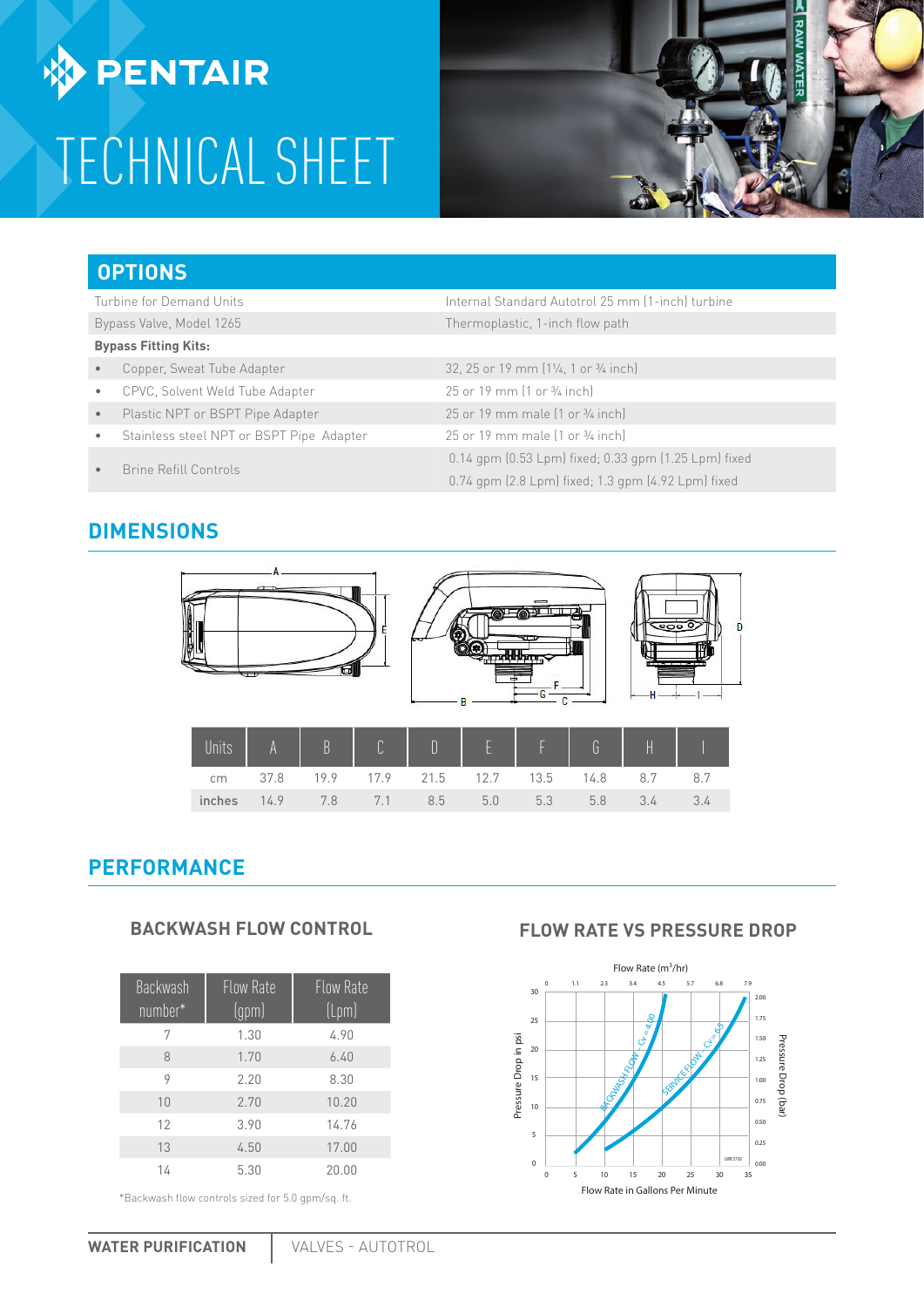**DENTAIR** 

# TECHNICAL SHEET

### **INJECTOR\* PERFORMANCE**

#### **LOGIX SERIES CONTROLLERS**













\*New injectors for high-efficiency regeneration sequence are standard with Logix Controllers. NOTE: Actual injector performance is dependent on the resin used, tank geometry, elevated drain, etc. This injector data was taken using an empty tank (no resin).